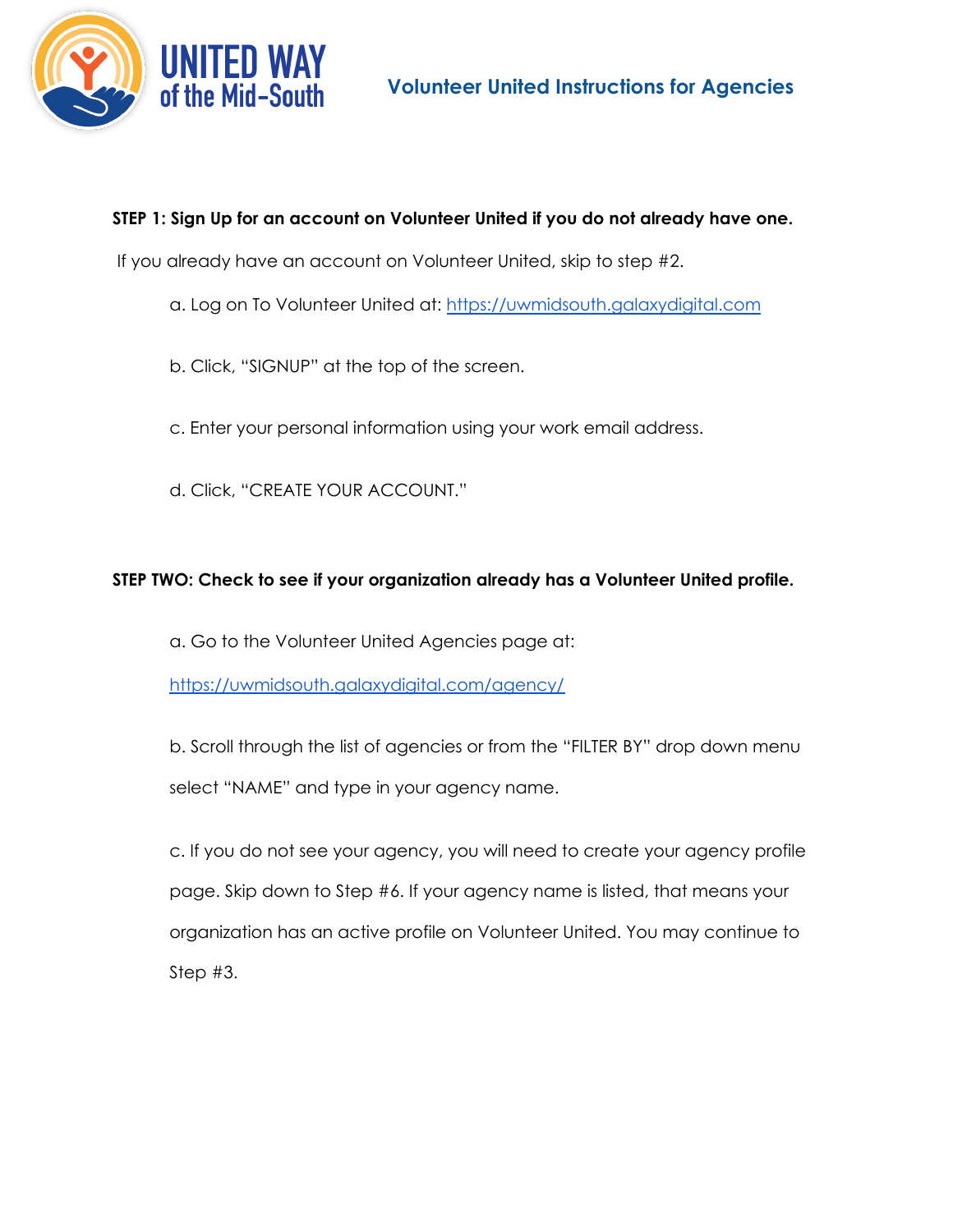



#### **STEP 3: If your organization has a profile, check to see if you are an "Agency Manager."**

a. Go to Volunteer United at: https://uwmidsouth.galaxydigital.com

b. Click the "LOGIN" button at the top of the screen.

c. Enter your work email address and the password you created when you registered for your personal profile. Click, "LOGIN."

d. Agency Managers will have a black button at the top of their screen that reads, "MY AGENCY." If you do not see the "MY AGENCY" button at the top of your screen and you would like to serve as Agency Manager for your organization, *contact our engagement team at volunteer@uwmidsouth.org* to be designated as an Agency Manager. This will give you access to your organization's page and allow you to post volunteer opportunities for your organization.

**STEP FOUR: If your organization has a profile, AND you are an "Agency Manager," you are ready to post your volunteer opportunities.**

- a. Go to Volunteer United at: https://uwmidsouth.galaxydigital.com
- b. Click "LOGIN" and enter your email address and password.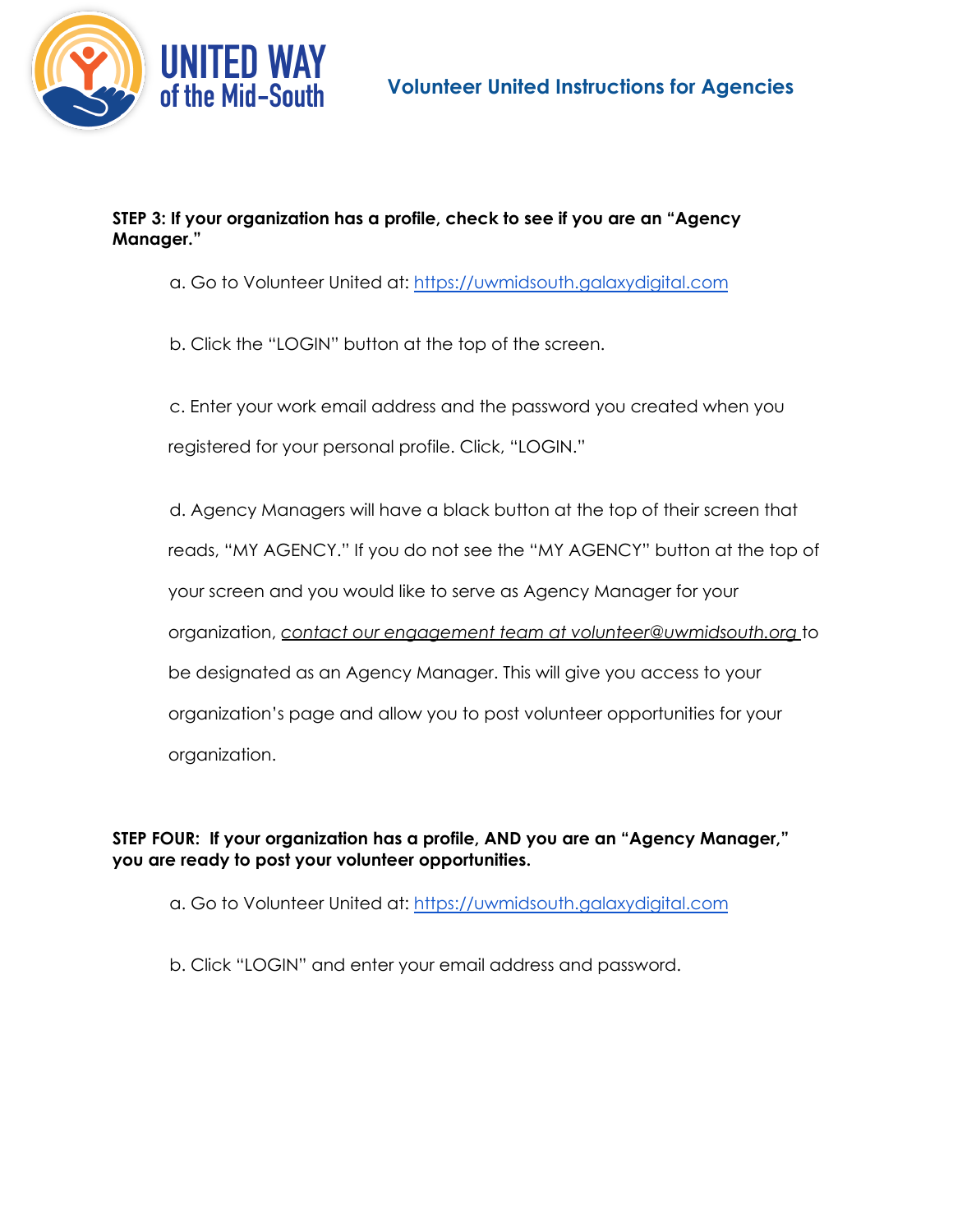



c. Click "MY AGENCY," at the top of your screen.

d. Click the "OPPORTUNITIES," tab under the orange Agency Manager's

Toolbox.

e. Click, "ADD NEW OPPORTUNITY."

f. Fill out the Volunteer Opportunity form:

i. **Title** - choose an informative yet catchy title that includes your organization name and type of project. For example: Women United Domestic Violence Collection Drive .

ii. **Description** – Include a detailed description of the project and the impact you are hoping to make in the community. You can add colorful flyers, photos from past similar projects, text and links to inform potential volunteers of the type of work this project entails.

iii. **Privacy-** please keep your opportunities **Public** unless you are only asking specific groups or organizations to participate in this project.

iv. **Duration-** from the drop down menu, select "Happens On" and then enter the date of the project into the box. If your project occurs over several days, you may select "Recurring Shifts" and then enter the various dates and times that you would like volunteers for your project. If you are asking for in-kind donations, enter the project as "Is Ongoing" and also be sure to select "In-Kind" from the Interests & Abilities drop down menu below.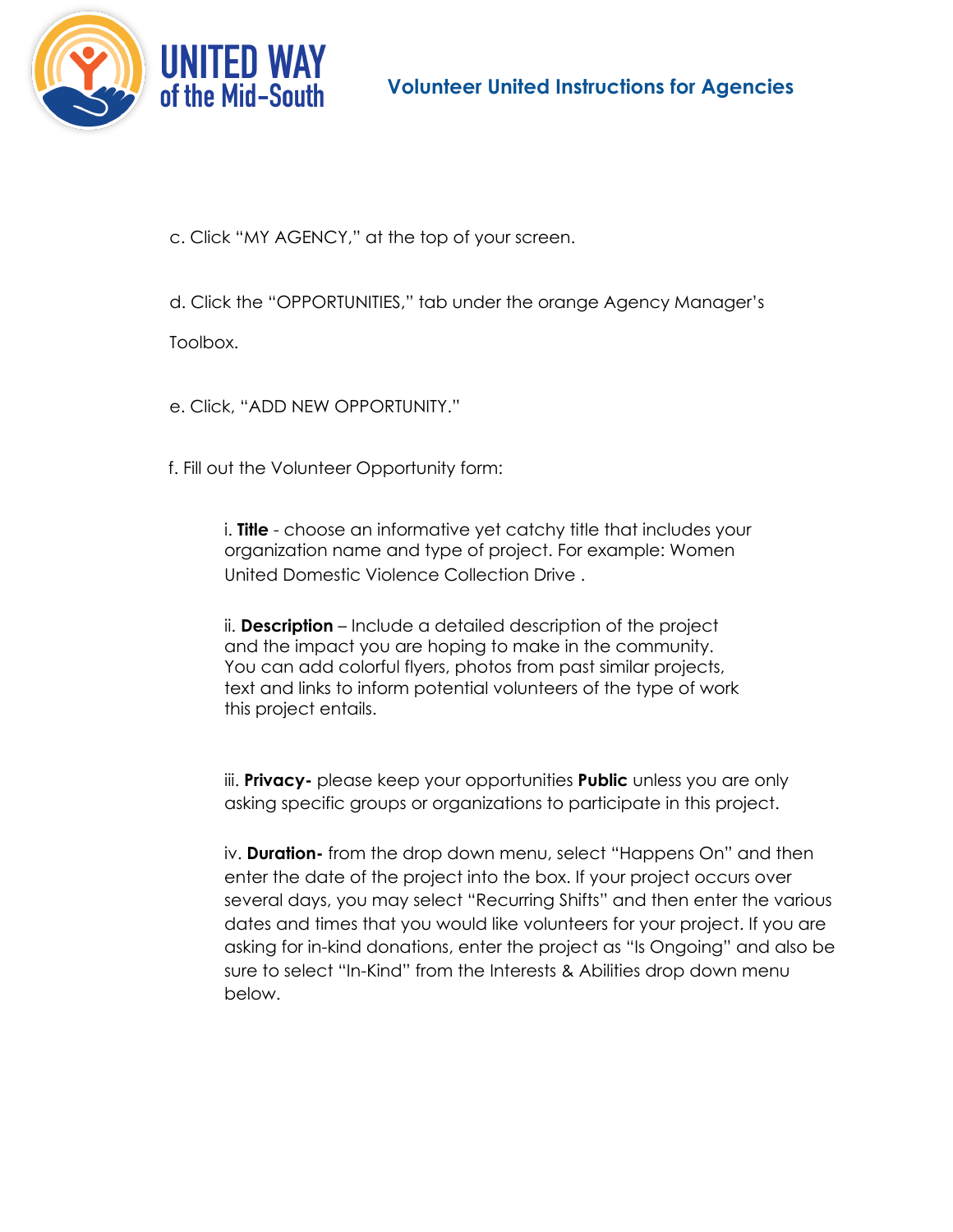

v. **Initiative-** Please leave this blank for now. The Volunteer United site administrators will designate the initiative for you after your project is reviewed.

vi. **Hours**- enter the number of hours the volunteer can expect to work.

vii. **Capacity**- enter the number of volunteer spots available.

viii. **Allow Team Registration**- click YES if you will accept large group registrations. This is how most corporate volunteers prefer to register. You will be given the name and email address of the Team Leader but not all of the team members.

ix. **Minimum/Maximum Volunteer Age** - most of your volunteers will be adults but we sometimes have schools that want to have students volunteer. If you cannot accommodate children, please indicate so here.

x. **Family Friendly** - most of your volunteers will be adults, however, we sometimes have parents that would like to include their children. Choose no if this is not possible.

xi. **Outdoors** - enter yes if your project is outdoors. Please note: If you have an outdoor project, you will be asked for your Inclement Weather Plan. Indicate here If you have a back up indoor project, or a back up rain date. Or, clearly state if your project is Rain or Shine and volunteers should be prepared with rain gear.

xii. **Wheelchair Accessible** - indicate if the project site is accessible to people in wheelchairs.

xiii. **Attributes** - These details will be displayed at the bottom of the opportunity page. Use this field to indicate other important items that you want your volunteers to know. (Example: dress for the weather and comfortable shoes.)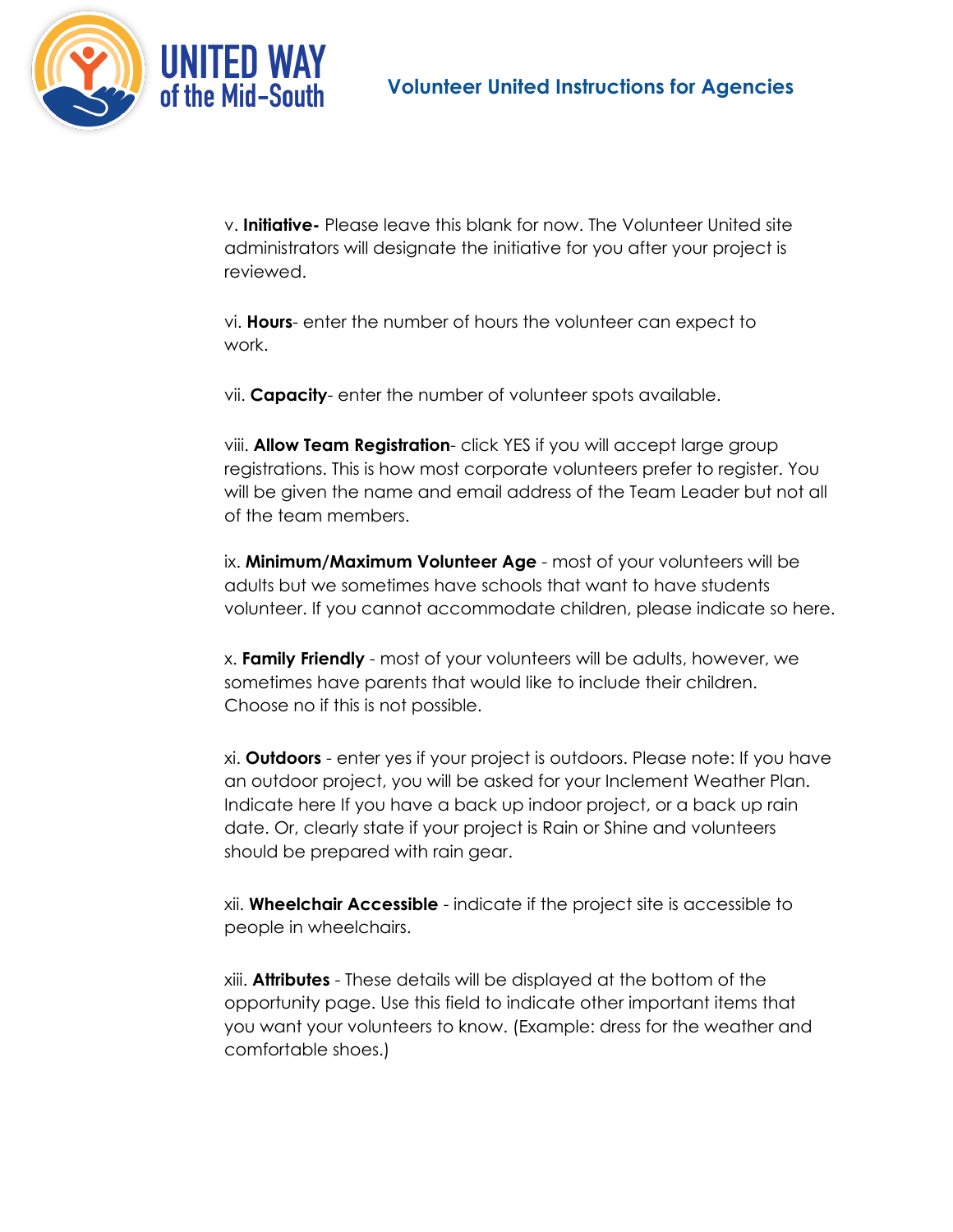

xiv. **Address** (Street, City, State, Zip) - list the location where the project will take place.

xv. **Impact Area**- please select from the drop-down box which impact area most closely matches your project.

xvi. **Interests and Abilities**- this helps the site match potential volunteers to your volunteer opportunity. Select In-Kind if you are asking for donations.

xvii. **Clusters** - Please leave this blank.

xviii. **Additional Notification Recipients** - enter the email addresses of people at your organization that want to receive notifications when volunteers respond to your post. The person must also have a registered Volunteer United account in order to receive notifications from the system.

xix. **Waiver** - Attach your organization's waiver if you have one. Or, you can opt to complete paperwork when volunteers arrive on site.

g. When you have finished entering the information, click, "CREATE OPPORTUNITY." Repeat the process if you have additional opportunities to enter.

## **STEP FIVE: Now that you have posted a volunteer opportunity, you will want to check in regularly to monitor volunteer sign-ups.**

a. You will receive emails from United Way of the Mid-South with the subject, "A New Response to your Need," as volunteers "Respond" to the volunteer opportunities that you posted.

b. To view a list of all volunteers registered for your projects:

i. LOGIN to Volunteer United at:https://uwmidsouth.galaxydigital.com

ii. Click, "MY AGENCY," at the top of the screen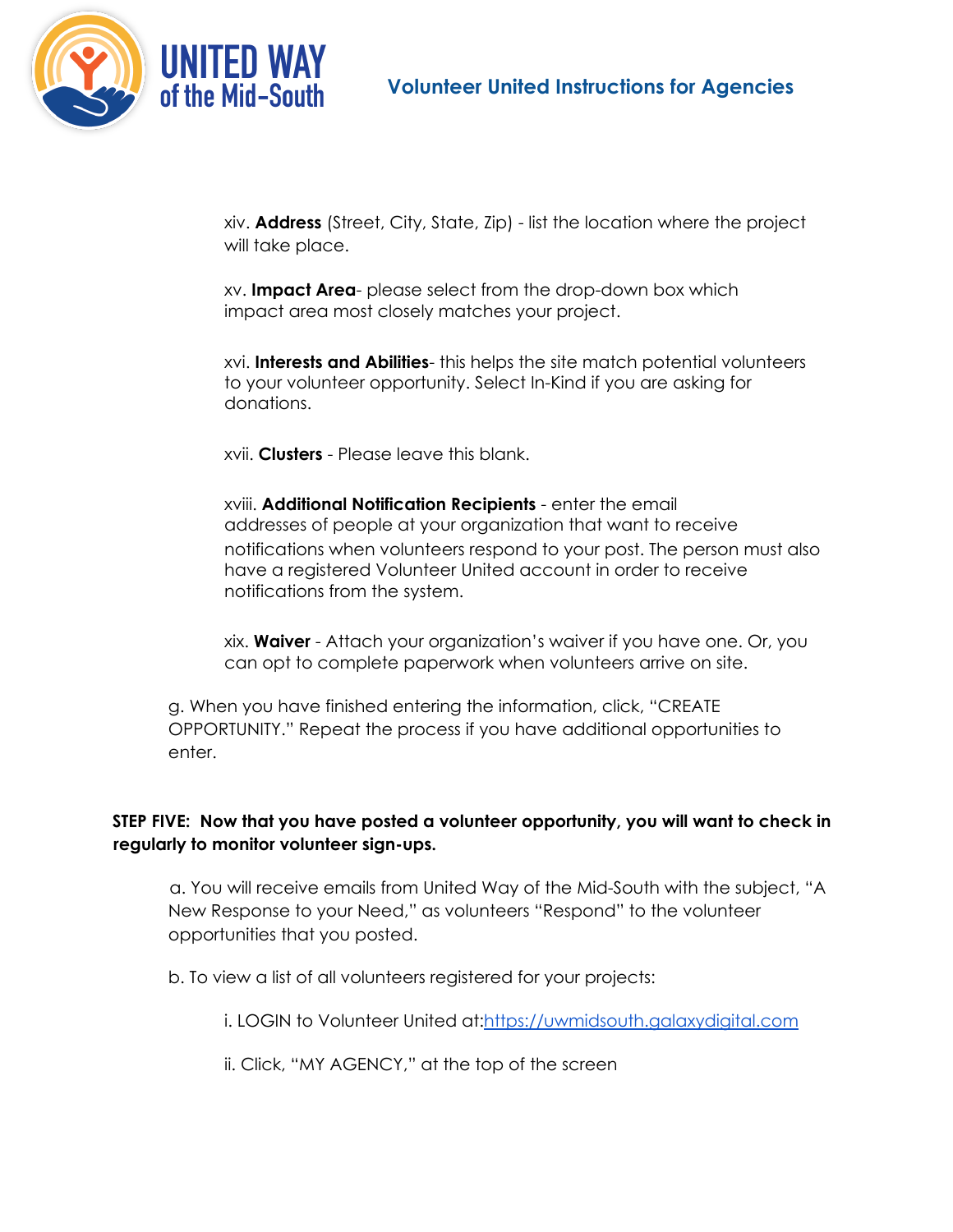

iii. Click, "OPPORTUNITIES," under the orange Agency Manager's Toolbox.

iv. Under the Opportunity Title for your project, click, "Responses." You can also edit existing volunteer opportunities from this page by clicking, "Edit."

v. You will see the names of volunteers that have signed up for your project.

vi. Click, "Export Responses," to download a spreadsheet containing the volunteers' names, email addresses and phone numbers.

c. As your project gets closer, please reach out via email or phone with any other pertinent information that your volunteers need before arriving on the day of the project.

### **STEP SIX:. New Organization Registration**

- a. Go to Volunteer United at: https://uwmidsouth.galaxydigital.com
- b. Click where it says, "Click Here to Register My Organization.
- c. Enter your organization's information (\* fields are required):
	- · Agency Name \*
	- · Agency Manager Email \*(use the same email address you used for your personal profile)
	- · Agency Address \*
	- · City, State, Zip Code \*
	- · Employer Identification Number (EIN)
	- · Contact Person (visible on profile) \*
	- · Contact Title
	- · Agency Email (General) \*
	- · Agency Phone \*
	- · Causes (drop-down menu) \*
	- · Customize Link
	- · Hours of Operation
	- · What We Do
	- · Who We Are: mission, vision, history